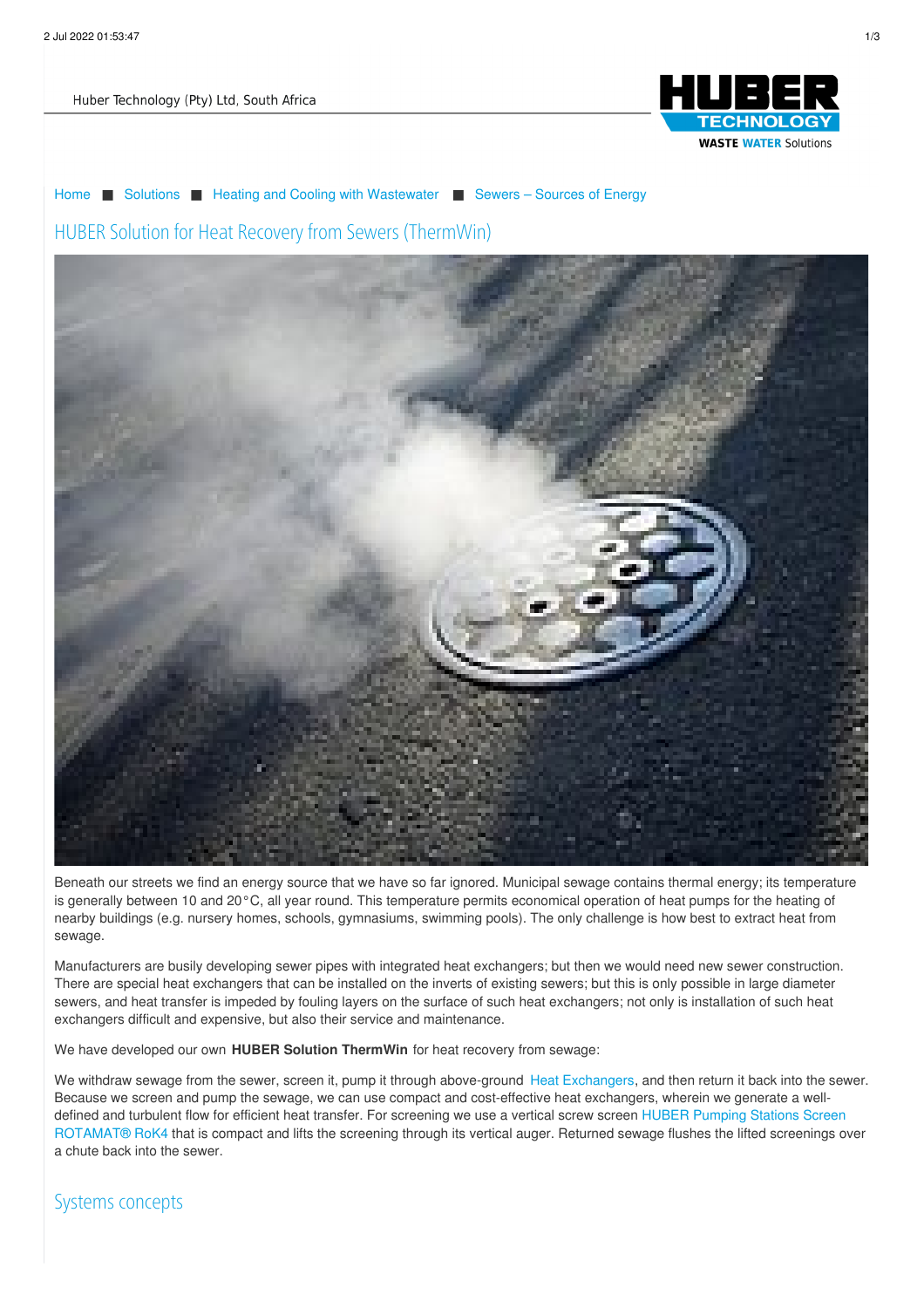

*Click on the image to get a detailed, interactive view with additional information and links.*

## Benefits

### Advantages of the HUBER Solution ThermWin

- **Efficient use of renewable and sustainable energy**
- $\blacksquare$ Unlimited availability, secure supply
- Local and free, decentralized heat source
- Cost-effective from a dry weather flow of around 10 L/s
- Negligible effect on wastewater treatment (sewage cooling by  $1 2$  °C only)
- Independence from sewer size  $\blacksquare$
- Use of compact, efficient and cost-effective heat exchangers
- Heat exchangers above ground (easy access for installation and maintenance)
- **Little construction work (narrow manhole beside sewer)**
- Minimal interference of existing sewers (only drilling of two holes)  $\blacksquare$

### Case Studies

- World's largest project for energy recovery from [wastewater](/huber-report/ablage-berichte/energy-from-wastewater/worlds-largest-project-for-energy-recovery-from-wastewater-noventa-energy-partners-relies-on-huber-thermwin.html?L=0)
- HUBER SE supplies [ThermWin®](/huber-report/ablage-berichte/energy-from-wastewater/huber-se-supplies-thermwinr-system-for-heating-and-cooling-with-wastewater-at-a-museum.html?L=0) system for heating and cooling with wastewater at a museum
- Use of heat from locally generated sewer [wastewater:](/huber-report/ablage-berichte/energy-from-wastewater/use-of-heat-from-locally-generated-sewer-wastewater-case-study-old-age-home-hofmatt-switzerland.html?L=0) case study old-age home Hofmatt, Switzerland
- Thermal heat from sewers: Bavarian Energy Award 2012 in the category Energy [Concepts](/huber-report/ablage-berichte/energy-from-wastewater/thermal-heat-from-sewers-bavarian-energy-award-2012-in-the-category-energy-concepts-and-initiatives-goes-to-huber-se.html?L=0) and Initiatives goes to HUBER SE!
- **Energy from wastewater the HUBER RoWin Heat Exchanger is becoming [increasingly](/huber-report/ablage-berichte/energy-from-wastewater/energy-from-wastewater-the-huber-rowin-heat-exchanger-is-becoming-increasingly-popular.html?L=0) popular**
- **Leukerbad in [Switzerland](/huber-report/ablage-berichte/energy-from-wastewater/leukerbad-in-switzerland-uses-huber-heat-exchanger-for-heat-recovery-from-thermal-spa-wastewater.html?L=0) uses HUBER Heat Exchanger for heat recovery from thermal spa wastewater**
- r Three HUBER projects for wastewater heat recovery in [Switzerland](/huber-report/ablage-berichte/energy-from-wastewater/three-huber-projects-for-wastewater-heat-recovery-in-switzerland.html?L=0)
- **Heat [recovery](/huber-report/ablage-berichte/energy-from-wastewater/heat-recovery-from-raw-sewage.html?L=0) from raw sewage**